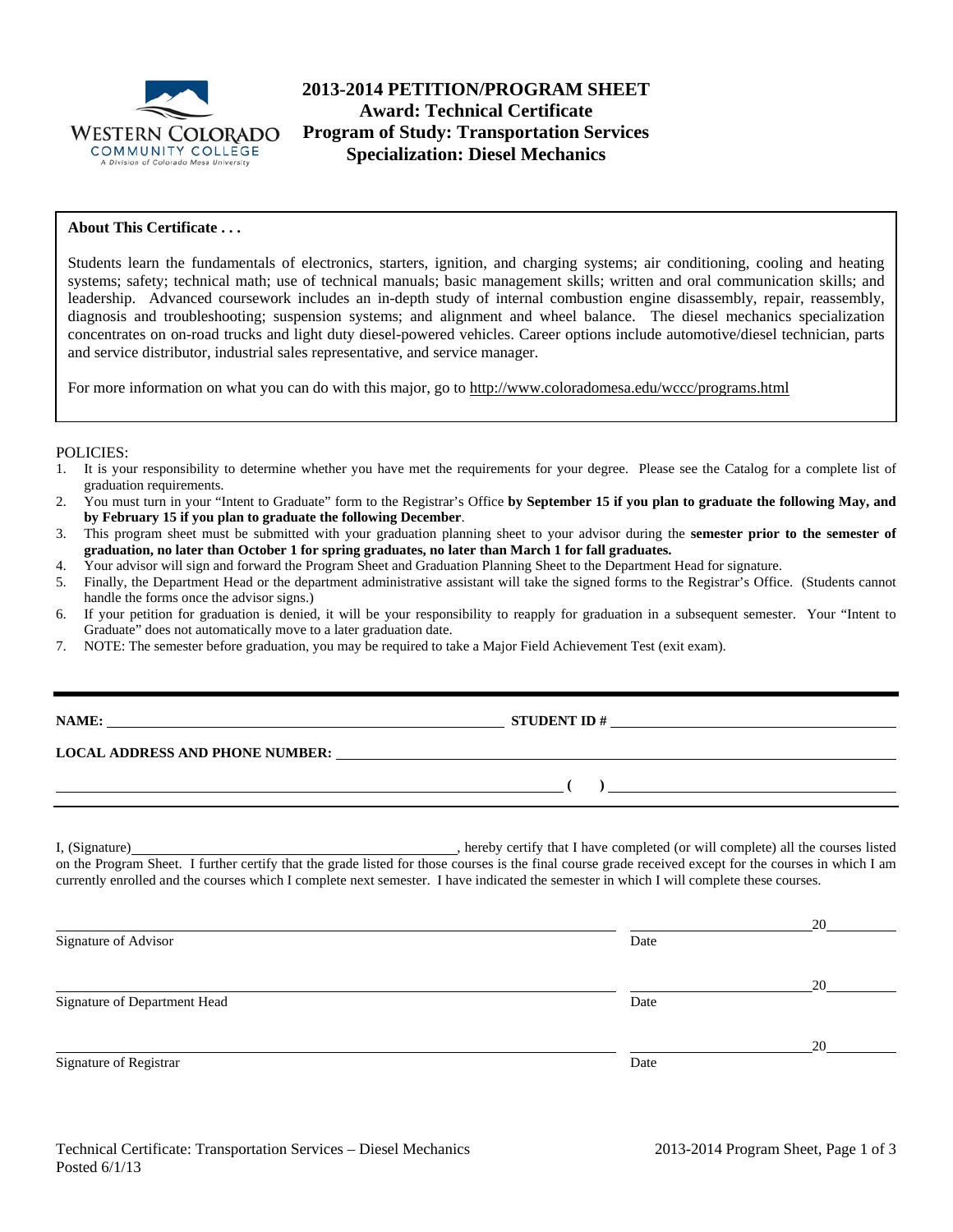#### **Students should work closely with a faculty advisor when selecting and scheduling courses prior to registration.**

Degree Requirements:

- 2.00 cumulative GPA or higher in all CMU coursework
- "C" or better in each course which comprises the area of emphasis or specialization.
- Pre-collegiate courses (usually numbered below 100) cannot be used for graduation.
- A student must follow the CMU graduation requirements either from 1) the program sheet for the major in effect at the time the student officially declares a major; or 2) a program sheet for the major approved for a year subsequent to the year during which the student officially declares the major and is approved for the student by the department head. Because a program may have requirements specific to the degree, the student should check with the faculty advisor for additional criteria. It is the student's responsibility to be aware of, and follow, all requirements for the degree being pursued. Any exceptions or substitutions must be approved by the student's faculty advisor and Department Head.
- Additional Expenses Students entering the program may be required to purchase or have hand tools and appropriate clothing and safety gear with a total cost of approximately \$2,500.00 This does not include cost of required textbooks. These costs may vary with student need and brand or quality of tools or equipment purchased. All safety glasses must meet the minimum industry safety standard of Z-87 with side shields.
- Please see faculty advisor for approved electives.
- See the "Undergraduate Graduation Requirements" in the catalog for additional graduation information

|                        | <b>Technical Certificate: Transportation Services - Diesel Mechanics</b><br>(36 Semester Hours) See the current catalog for a list of courses that | Course No       | Title                                                                   |  | Sem.hrs Grade Term/Trns |
|------------------------|----------------------------------------------------------------------------------------------------------------------------------------------------|-----------------|-------------------------------------------------------------------------|--|-------------------------|
|                        | fulfill the requirements below. If a course is on the general education                                                                            | TSTC<br>190     | Climate Control Fundamentals                                            |  |                         |
|                        | list of options and a requirement for your major, you must use it to fulfill                                                                       | <b>MATH 107</b> | Career Mathematics                                                      |  |                         |
|                        | the major requirement and make a different selection within the general                                                                            | <b>TSTG 120</b> | <b>Industry Safety Practices</b>                                        |  |                         |
| education requirement. |                                                                                                                                                    | <b>TSTG 150</b> | <b>Fluid Power</b>                                                      |  |                         |
|                        |                                                                                                                                                    |                 |                                                                         |  |                         |
| Course No              | Title<br>Sem.hrs Grade Term/Trns                                                                                                                   |                 |                                                                         |  |                         |
|                        |                                                                                                                                                    |                 | Restricted Electives, Choose 13 semester hours from list below. (Please |  |                         |
| TSTC<br>100            | Intro to Transportation Services 1                                                                                                                 |                 | see advisor when selecting electives).                                  |  |                         |
| 101<br>TSTC            | Vehicle Service & Inspection<br>-2                                                                                                                 |                 |                                                                         |  |                         |
| TSTC<br>110            | <b>Engine Fundamentals</b>                                                                                                                         |                 |                                                                         |  |                         |
| 130<br>TSTC            | <b>Electrical Fundamentals</b>                                                                                                                     |                 |                                                                         |  |                         |
| TSTC<br>140            | Drive Train Fundamentals                                                                                                                           |                 |                                                                         |  |                         |
| TSTC<br>160            | <b>Electrical Control Fundamentals2</b>                                                                                                            |                 |                                                                         |  |                         |
| TSTC<br>170            | Chassis Fundamentals                                                                                                                               |                 |                                                                         |  |                         |
| TSTC<br>171            | 2<br><b>Brake System Fundamentals</b>                                                                                                              |                 |                                                                         |  |                         |
| 180<br>TSTC            | <b>Fuel System Fundamentals</b>                                                                                                                    |                 |                                                                         |  |                         |

#### **Choose**12 **semester hours from:**

TSTA 245 Manual Drive Trains (4) TSTA 265 Engine Control Services (2) TSTA 267 Body and Chassis Controls (2) TSTA 287 Engine Performance and Emissions 2) TSTG 135 Electrical Component Repair (2) TSTA 289 Alternative Fueled Vehicles (2) TSTG 140 Job Shop (4) TSTD 177Air Systems Repair and Service (2) TSTG 170 Practical Application (4) WELD 151 Introduction to Welding (3)

TSTD 215 Diesel Engine Reconditioning (5) TSTG 175 Hydraulic Brake Service (2) TSTD 265 Diesel Engine Controls (3) TSTG 195 Climate Control Service (2) TSTD 275 Heavy Duty Suspension (2) TSTG 240 Advanced Job Shop (4) TSTD 285 Diesel Fuel Injection (2) TSTG 270 Advanced Practical Applications (4) TSTG 220 Industry Employment Practices (3)